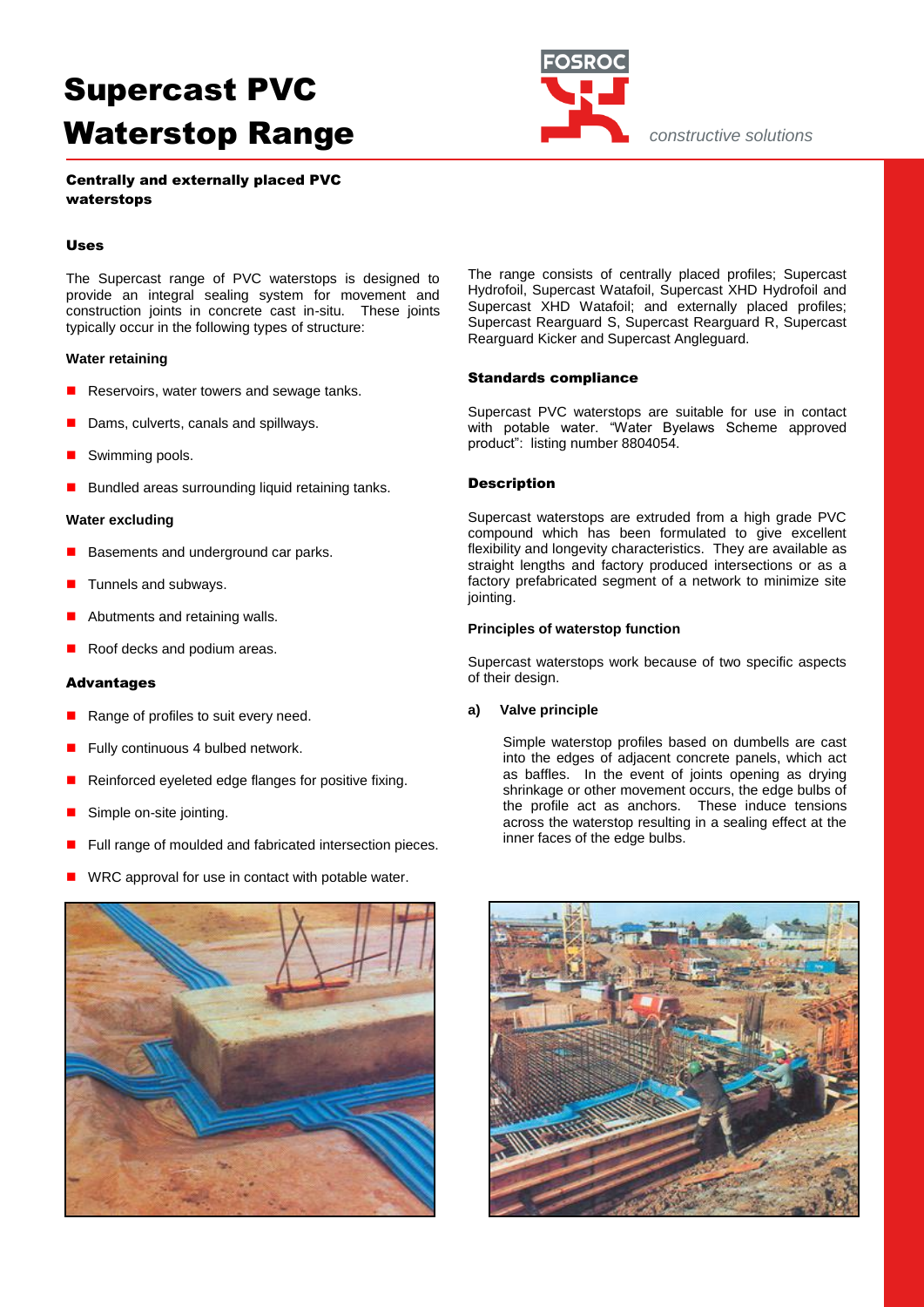

#### **b) Tortuous path principle**

Profiles with a more complex cross section have a much greater surface area. They present a much greater resistance and more difficult path for water to seep around the section.



The Supercast range incorporates both of these principles. The products offer a fully continuous 4 bulbed design maintaining both the valve and tortuous path principles. These principles are maintained in the transition from Rearguard profiles in floors to centrally placed profiles in walls.



**Supercast Hydrofoil section**

Centre bulb sections are used in expansion, contraction and construction joints. The centre bulb allows for movements in a structure to be accommodated whilst its hexagonal deign provides a flat surface. This allows shuttering and joint fillers to fit snugly.

The 330 mm profile is specially designed for use in roof slabs where a greater degree of movement may occur particularly during construction.

Hydrofoil sections



### **Supercast Watafoil sections**

Plain web sections are used in construction and contraction joints.

Watafoil sections



All centrally placed Supercast waterstops incorporate an eyeletted, reinforced edge flange. This enables them to be easily positioned by wiring to surrounding reinforcement.

#### **Heavy duty sections**

Increased web thickness gives a much stiffer section. The stiffened profile is used where large volumes of concrete are being placed. They are used where concrete is being placed from a great height such as deep wall shutters.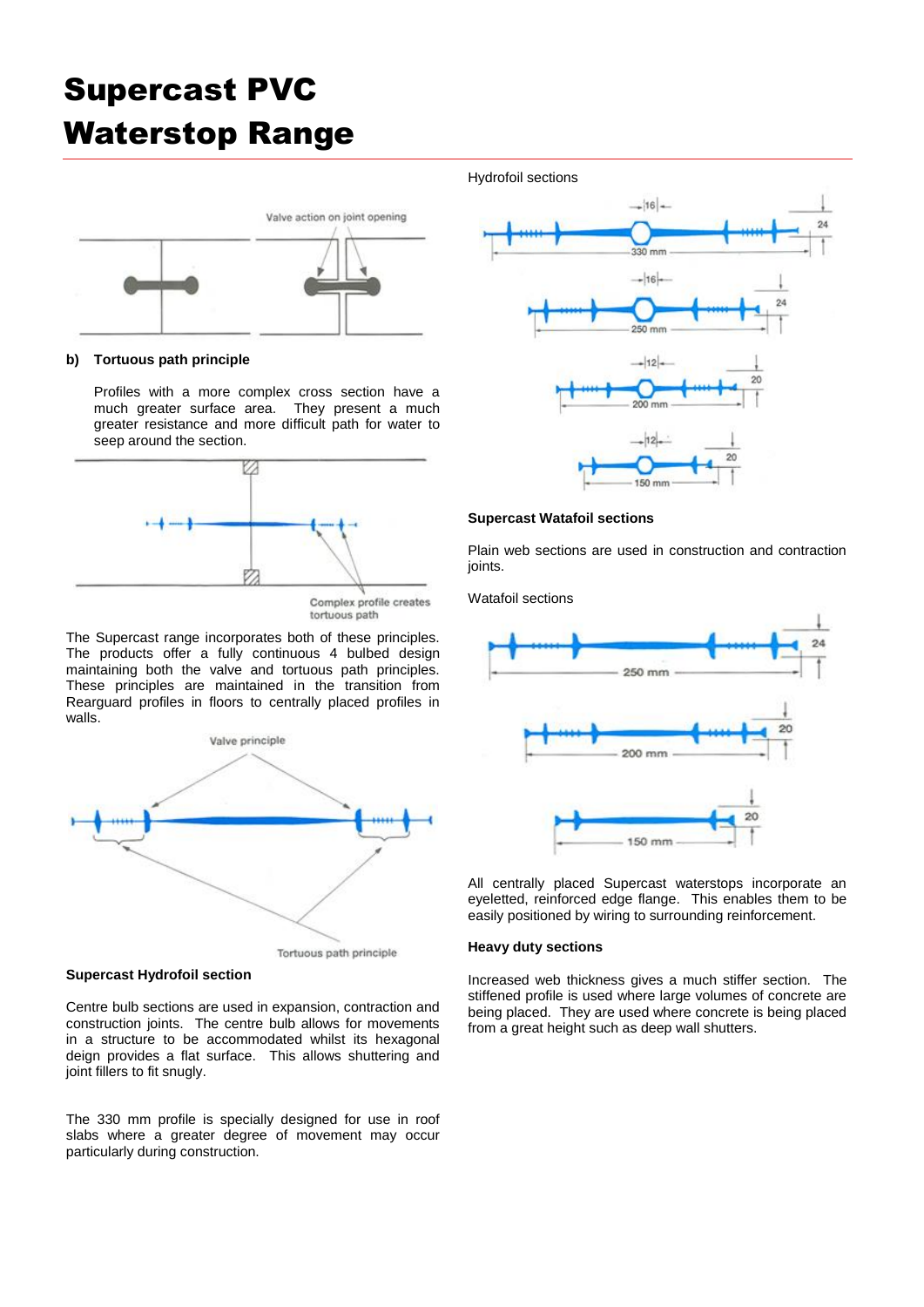XHD Hydrofoil



Dimensions are approximate and subject to manufacturing tolerances

### **Supercast Rearguard R**

Plain web sections, which are placed externally, for use in contraction and construction joints. They incorporate a central fin to assist setting out shutter location.



Dimensions are approximate and subject to manufacturing tolerances

### **Supercast Rearguard S**

Sections incorporate a flat top center box, which allows movement to be accommodated in expansion joints. The box also provides a seating to support joint fillers.



All Rearguard sections incorporate a nailing flange with a reinforced edge to provide a secure fixing that will resist tearing.

#### **Supercast Angleguard**

An externally placed waterstop for use where the joint line coincides with a change in level of the slab soffit. The profile is designed to co-ordinate with the 250 mm Rearguard S profile.



#### **Supercast Rearguard Kicker**

An extra wide version of Rearguard R profile which is used to seal wall/kicker joints where the concrete kicker is being cast after the slab rather than monolithically with the slab. The extra width enables the waterstop to span both the joint between kicker and slab as well as the joint between kicker and wall.



### **Technical support**

Fosroc offers a comprehensive range of high performance high quality, construction products all backed by BS 5750 certification. Fosroc offers a technical support package to specifiers and contractors which include computer-aided design (CAD), standard details and technical advice from staff with unrivalled experience in the industry.

#### **Design criteria**

The choice of the width and thickness of waterstop is largely governed by concrete thickness, the position of the reinforcement, aggregate size and complexity of the pour.

In general the 250 mm width of waterstop is suited to wall thicknesses of 250 mm and over. For concrete less than 250 mm thick, the use of a narrower waterstop approximating to the wall thickness will be appropriate.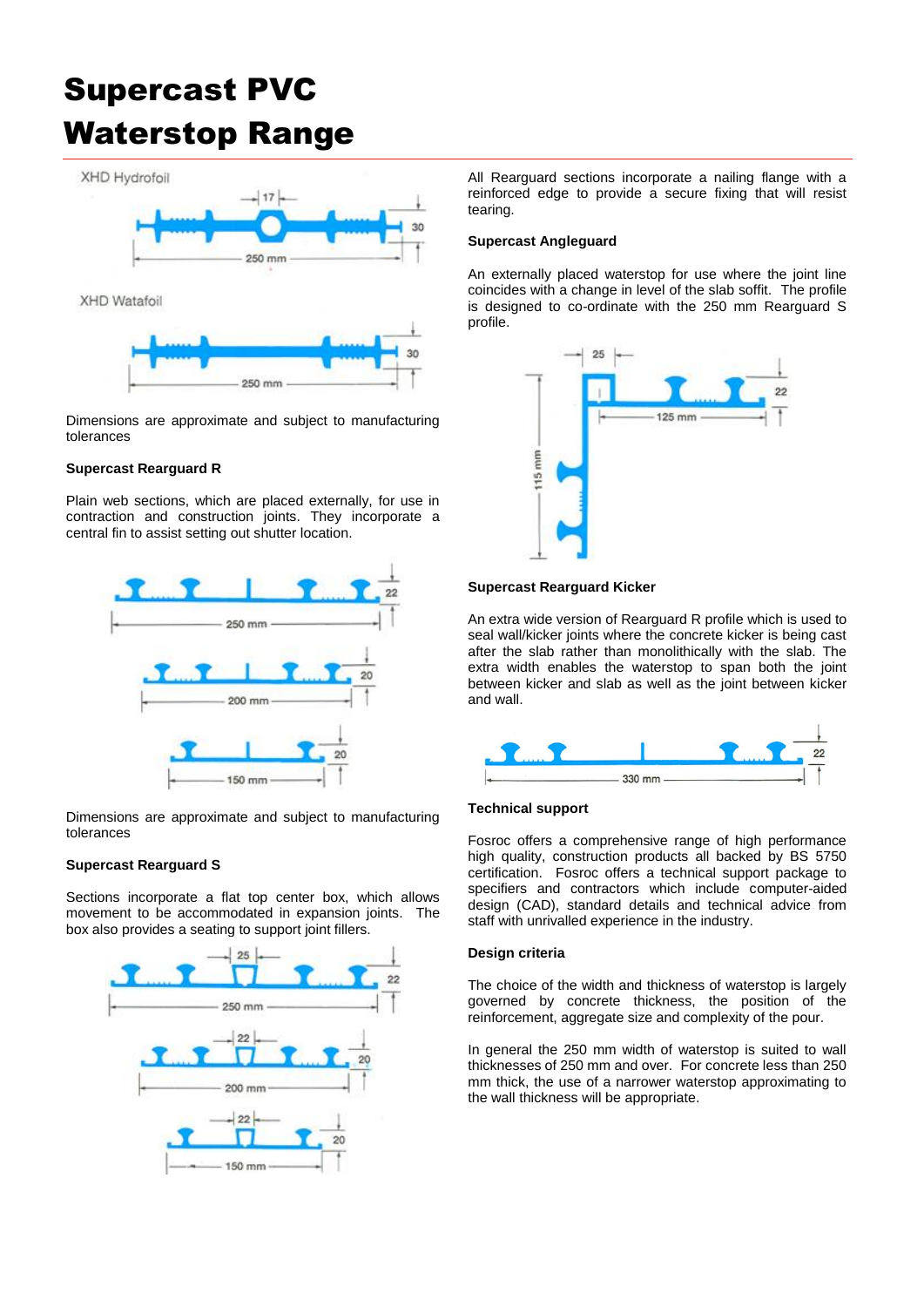Examples of movement/construction joints Water retaining structures Expansion joint - wall





Formed contraction joint - wall



Formed contraction joint - floor



Induced partial contraction joint - wall



Note: Details based on BS 8007:1987 - Design of concrete structures for retaining aqueous liquids

#### Water excluding structures



Note: Details based on BS 8102:1990 - Protection of structures from water from the ground

Induced partial contraction joint - floor



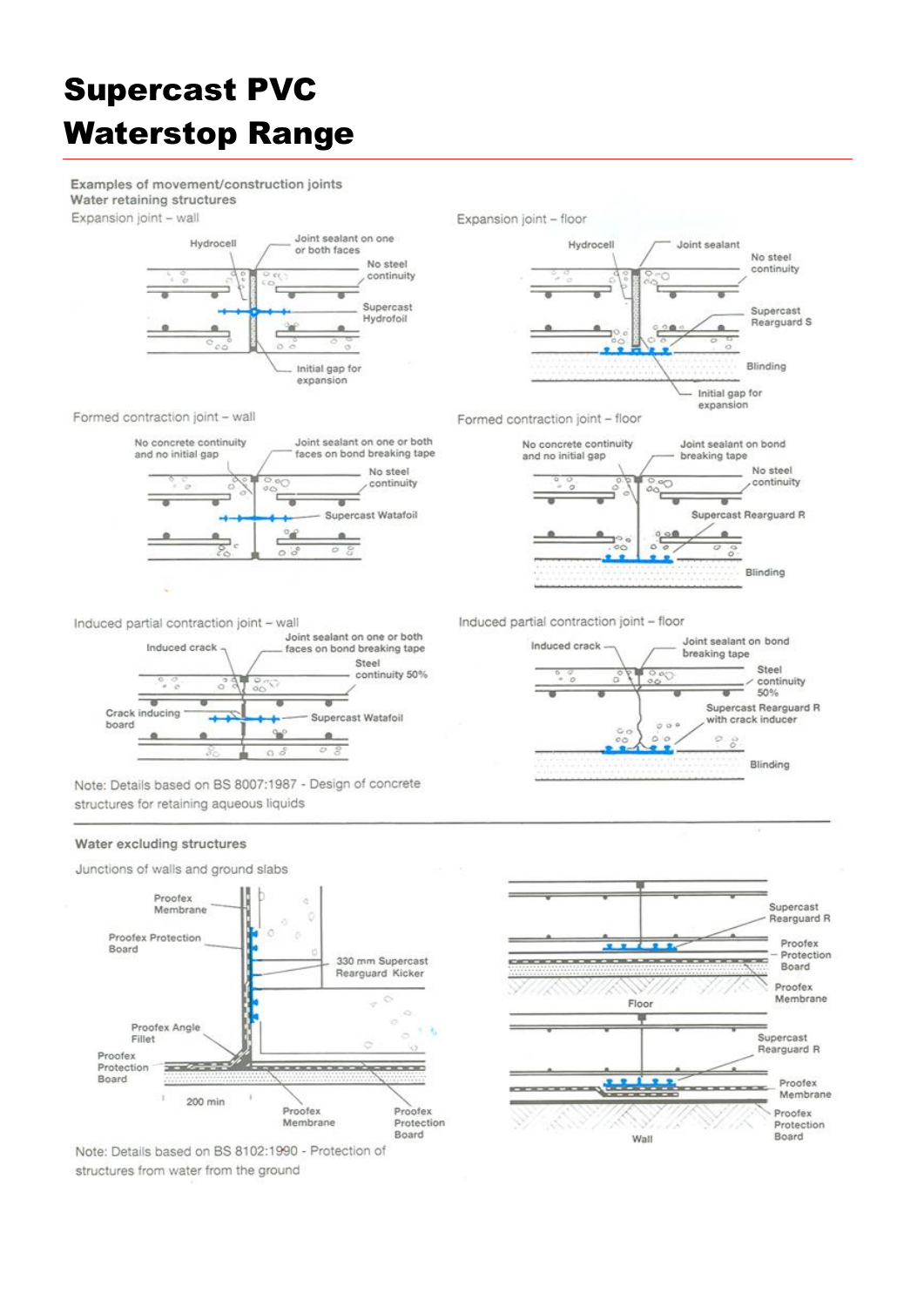#### **Centrally placed waterstop**

These waterstops are positioned within the thickness of the concrete components and as a result are supported by concrete on both sides. They are therefore able to withstand water pressure from either side. This makes them suitable for use in water retaining structures. They will prevent loss of water from within the tank and will prevent ingress of ground water when the tank is drained down.

#### **Externally placed waterstop**

These waterstops are designed for use in basement. foundation and floor slab construction in vertical and horizontal joints in both water retaining and water excluding structures.

When used in walls, externally placed waterstops will only resist water pressure from the face to which they are fixed. When used below floor slabs, where the waterstop is supported by the blinding concrete or when placed in vertical situations against permanent concrete shuttering, externally placed waterstops will resist water pressure from either face.

### Properties Profiles

#### **Profiles**

| Form:                    | Extruded thermoplastic sections |  |  |  |
|--------------------------|---------------------------------|--|--|--|
| Colour:                  | Blue                            |  |  |  |
| <b>Hydrostatic head:</b> | Up to 100 m (10 bar)            |  |  |  |
| Joint movement:          | Up to 10 mm                     |  |  |  |

#### **Compound**

| <b>Typical figures:</b>     | To BS 2782 at 25°C           |
|-----------------------------|------------------------------|
| Tensile strength:           | Minimum 14 N/mm <sup>2</sup> |
| <b>Elongation at break:</b> | Minimum 300%                 |
| Hardness:                   | Shore 'A' 80 to 90           |

#### Specification clauses

#### **1. Supplier specification**

Where indicated on the drawings, PVC waterstops shall be Supercast Waterstops obtained from Fosroc (address as shown). All wall/floor waterstop connections shall be made using Supercast injection moulded transition pieces to ensure continuity of the four bulb profiles.

#### **2. Performance specification**

Where indicated on the drawings, PVC waterstops shall be made from extruded plasticised PVC compound. The compound used shall meet the US Corps of Engineers specification CRD-C 572-74. it shall have a tensile strength in excess of 14 MN/m2 and an elongation at break in excess of 300%.

### Installation instructions

#### **Supercast Hydrofoil and Watafoil**

Waterstops must be installed so that they are securely held in their correct position while the concrete is being placed. Concrete must be fully compacted around the waterstops to ensure that no voids or porous areas remain. Where reinforcement is present, an adequate clearance must be left to permit proper compaction.

The brass eyelets used for securing the waterstop are located outside the edge bulbs so as not to create water paths around the profile.

Example of a kicker joint



### **Supercast Rearguard**

When used on ground slabs where the waterstop is supported on blinding, Rearguard profiles usually require no fixing. Lay the waterstop centrally over the line of the joint to be formed.

Fixing to vertical shuttering is done by nailing through the outer nailing flanges leaving the head of the nail proud so that it is held in the cured concrete. This prevents the waterstop being displaced when the shuttering is struck.

Fixing to vertical shutter

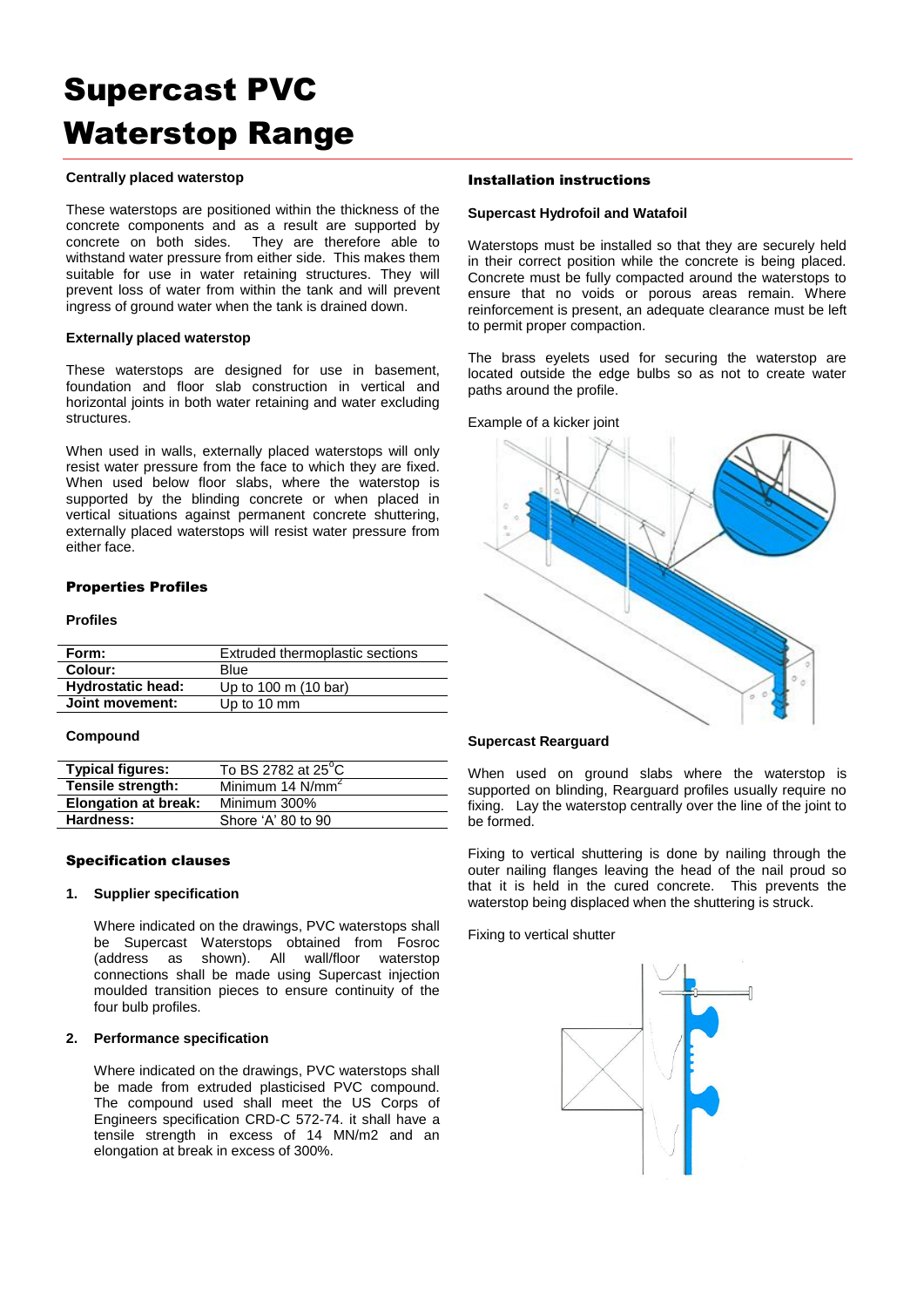### **Fixing Supercast Kicker Waterstop**

In addition to nailing to the external shutter, the Kicker profile is equipped with brass eyelets in the central rib. Twist short lengths of tying wire through these eyelets so that when the kicker is cast they act as anchors, holding the center of the waterstop tight against the face of the concrete. This prevents the build-up of debris between the waterstop and the kicker prior to the wall being poured.



#### **Supercast Angleguard**

Fixing in position is done in a similar manner to Supercast Rearguard.

#### **Site jointing instructions**

Jointing of Supercast waterstops is carried out using Fosroc Heat Welding Equipment. The ends to be joined are cut square and held in alignment in a special jig. The ends are then pressed either side of a special heated blade, until an even, molten bead of PVC appears around the section. The heated blade is then removed and the molten ends pressed fully together. The PVC cools to form a strong fusion welded joint. Full instructions are available from Fosroc.

#### **Fosroc PVC heat welding equipment**



#### **Intersection pieces**

Standard intersection pieces are available for each Supercast waterstop profile. The standard on-flat intersection leg length is 230 mm from centre line. On-edge intersections have a standard 75 mm leg length.

Factory welded intersections for Supercast Hydrofoil / Watafoil ad XHD Hydrofoil / Watafoil.

Factory welded intersections for Supercast Hydrofoil/ Watafoil and XHD Hydrofoil/Watafoil



Moulded Supercast Rearguard R to Watafoil and Rearguard R to XHD Watafoil





90° mitre on edge (M-O-E INT)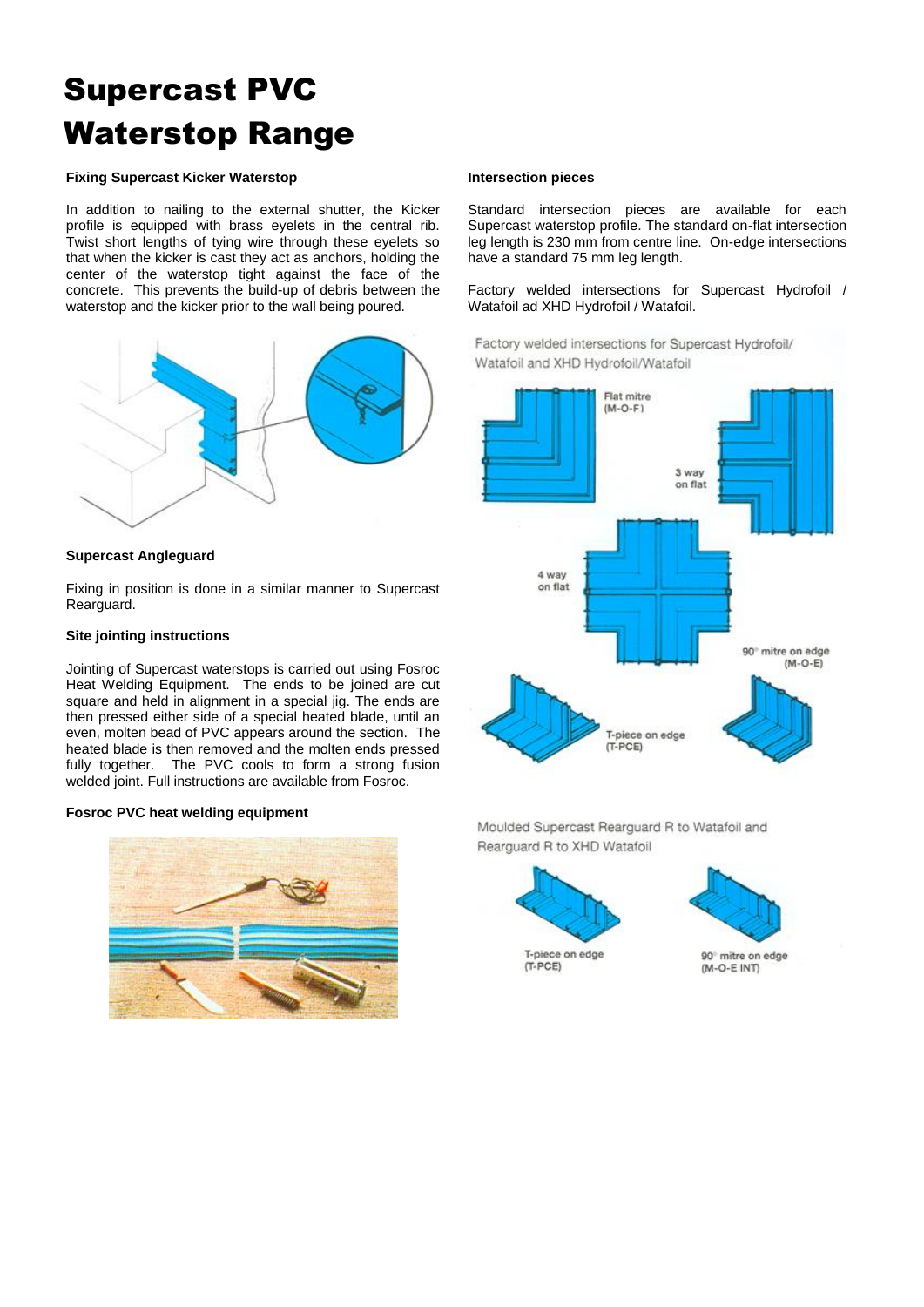### Estimating

|                        | <b>Section</b> | Minimum radii |         | Roll           |
|------------------------|----------------|---------------|---------|----------------|
| <b>Supercast</b>       | Width in       | On flat       | On edge | Length         |
|                        | (mm)           | (m)           | (m)     | (m)            |
| <b>Hydrofoil</b>       | 330            | 20            | 0.15    | 12             |
|                        | 250            | 15            | 0.15    | 12             |
|                        | 200            | 14            | 0.15    | 15             |
|                        | 150            | 12            | 0.075   | 15             |
| Watafoil               | 250            | 15            | 0.15    | 12             |
|                        | 200            | 14            | 0.15    | 15             |
|                        | 150            | 12            | 0.075   | 20             |
| <b>Rearguard R</b>     | 250            | 10            | N/A     | 12             |
|                        | 200            | 9             | N/A     | 15             |
|                        | 150            | 8             | N/A     | 12 & 20        |
| <b>Rearguard S</b>     | 250            | 10            | N/A     | 12             |
|                        | 200            | 9             | N/A     | 12             |
|                        | 150            | 8             | N/A     | 12             |
| Rearguard              |                |               |         |                |
| <b>Kicker</b>          | 300            | 20            | N/A     | 12             |
| Angleguard             | 250            | 10            | N/A     | 3 <sub>m</sub> |
|                        | girth          |               |         | lengths        |
| <b>XHD</b>             |                |               |         |                |
| <b>Hydrofoil</b>       | 250            | 15            | 0.23    | 10             |
| <b>XHD</b><br>Watafoil | 250            | 15            | 0.23    | 10             |

Factory welded intersections for Supercast Rearguard R and S and Kicker 330 mm



# **Equipment**

#### **Jointing jigs**

150 mm Supercast Rearguard R & S

200 mm Supercast Rearguard R & S

250 mm Supercast Rearguard R & S

330 mm Supercast Rearguard Kicker

150 mm Supercast Hydrofoil & Watafoil

200 mm Supercast Hydrofoil & Watafoil

250 mm Supercast Hydrofoil & Watafoil

250 mm Supercast XHD Hydrofoil & Watafoil

330 mm Supercast Hydrofoil

## **Heater blades**

110v and 220v, 350w blades are available.

**Warning: Ensure that heater blades are earthed by the green/yellow wire**.

## Precautions

### **Health and safety**

Hot weld site jointing of PVC waterstops results in the liberation of hydrogen chloride mist and vapour. The OEL (operational exposure limit) of 5 ppm can be exceeded in still air confined spaces, therefore forced ventilation must be provided or a suitable respirator used.

Factory welded intersections are available for Supercast Angleguard

Standard leg length is 300 mm



External type 'B'



Internal type 'C'

 $1 - 4.$ 

Moulded Supercast Rearguard S to Hydrofoil and Rearguard S to XHD Hydrofoil





90° mitre on edge  $(M - O - F)$  INTI